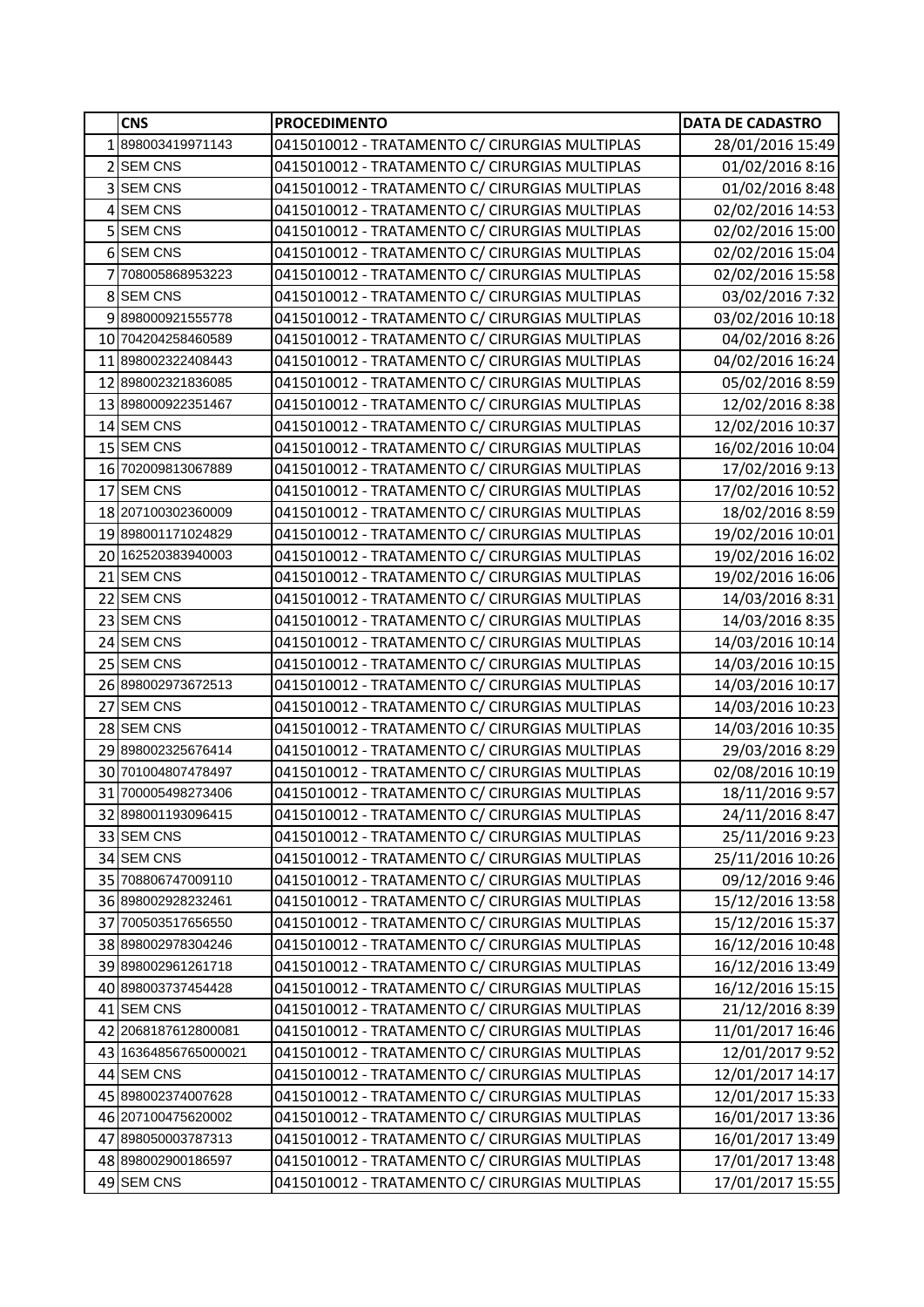| 50 SEM CNS          | 0415010012 - TRATAMENTO C/ CIRURGIAS MULTIPLAS | 18/01/2017 9:53  |
|---------------------|------------------------------------------------|------------------|
| 51 898002332221842  | 0415010012 - TRATAMENTO C/ CIRURGIAS MULTIPLAS | 18/01/2017 10:08 |
| 52 1068408337700021 | 0415010012 - TRATAMENTO C/ CIRURGIAS MULTIPLAS | 18/01/2017 10:49 |
| 53 898002983109269  | 0415010012 - TRATAMENTO C/ CIRURGIAS MULTIPLAS | 19/01/2017 14:49 |
| 54 898001176357729  | 0415010012 - TRATAMENTO C/ CIRURGIAS MULTIPLAS | 20/01/2017 10:35 |
| 55 898002363009926  | 0415010012 - TRATAMENTO C/ CIRURGIAS MULTIPLAS | 23/01/2017 10:05 |
| 56 898001168620025  | 0415010012 - TRATAMENTO C/ CIRURGIAS MULTIPLAS | 23/01/2017 13:11 |
| 57 706400697226581  | 0415010012 - TRATAMENTO C/ CIRURGIAS MULTIPLAS | 23/01/2017 14:30 |
| 58 898002360817266  | 0415010012 - TRATAMENTO C/ CIRURGIAS MULTIPLAS | 24/01/2017 16:15 |
| 59 122193527400008  | 0415010012 - TRATAMENTO C/ CIRURGIAS MULTIPLAS | 24/01/2017 16:26 |
| 60 206818761360001  | 0415010012 - TRATAMENTO C/ CIRURGIAS MULTIPLAS | 24/01/2017 16:54 |
| 61 898003967860053  | 0415010012 - TRATAMENTO C/ CIRURGIAS MULTIPLAS | 25/01/2017 7:19  |
| 62 702308120628614  | 0415010012 - TRATAMENTO C/ CIRURGIAS MULTIPLAS | 25/01/2017 7:32  |
| 63 124640785240002  | 0415010012 - TRATAMENTO C/ CIRURGIAS MULTIPLAS | 25/01/2017 7:44  |
| 64 SEM CNS          | 0415010012 - TRATAMENTO C/ CIRURGIAS MULTIPLAS | 25/01/2017 7:52  |
| 65 898002328980343  | 0415010012 - TRATAMENTO C/ CIRURGIAS MULTIPLAS | 26/01/2017 14:27 |
| 66 SEM CNS          | 0415010012 - TRATAMENTO C/ CIRURGIAS MULTIPLAS | 26/01/2017 14:48 |
| 67 898002318146359  | 0415010012 - TRATAMENTO C/ CIRURGIAS MULTIPLAS | 26/01/2017 15:23 |
| 68 SEM CNS          | 0415010012 - TRATAMENTO C/ CIRURGIAS MULTIPLAS | 26/01/2017 15:32 |
| 69 898002904108582  | 0415010012 - TRATAMENTO C/ CIRURGIAS MULTIPLAS | 27/01/2017 13:37 |
| 70 700000211168305  | 0415010012 - TRATAMENTO C/ CIRURGIAS MULTIPLAS | 01/02/2017 10:03 |
| 71 SEM CNS          | 0415010012 - TRATAMENTO C/ CIRURGIAS MULTIPLAS | 01/02/2017 10:09 |
| 72 898000916075518  | 0415010012 - TRATAMENTO C/ CIRURGIAS MULTIPLAS | 01/02/2017 10:32 |
| 73 706506387616599  | 0415010012 - TRATAMENTO C/ CIRURGIAS MULTIPLAS | 01/02/2017 10:53 |
| 74 898002339954004  | 0415010012 - TRATAMENTO C/ CIRURGIAS MULTIPLAS | 01/02/2017 15:43 |
| 75 898002934861246  | 0415010012 - TRATAMENTO C/ CIRURGIAS MULTIPLAS | 01/02/2017 16:06 |
| 76 898002708172486  | 0415010012 - TRATAMENTO C/ CIRURGIAS MULTIPLAS | 01/02/2017 16:24 |
| 77 898050065622725  | 0415010012 - TRATAMENTO C/ CIRURGIAS MULTIPLAS | 01/02/2017 16:42 |
| 78 898000921159015  | 0415010012 - TRATAMENTO C/ CIRURGIAS MULTIPLAS | 02/02/2017 7:35  |
| 79 708600140814390  | 0415010012 - TRATAMENTO C/ CIRURGIAS MULTIPLAS | 02/02/2017 7:50  |
| 80 207391379850018  | 0415010012 - TRATAMENTO C/ CIRURGIAS MULTIPLAS | 02/02/2017 8:05  |
| 81 210304136240004  | 0415010012 - TRATAMENTO C/ CIRURGIAS MULTIPLAS | 02/02/2017 8:24  |
| 82 700008354924704  | 0415010012 - TRATAMENTO C/ CIRURGIAS MULTIPLAS | 02/02/2017 9:18  |
| 83 SEM CNS          | 0415010012 - TRATAMENTO C/ CIRURGIAS MULTIPLAS | 03/02/2017 7:22  |
| 84 706502327674491  | 0415010012 - TRATAMENTO C/ CIRURGIAS MULTIPLAS | 03/02/2017 7:42  |
| 85 700007665273607  | 0415010012 - TRATAMENTO C/ CIRURGIAS MULTIPLAS | 03/02/2017 8:39  |
| 86 898002318262332  | 0415010012 - TRATAMENTO C/ CIRURGIAS MULTIPLAS | 03/02/2017 8:51  |
| 87 898001193152870  | 0415010012 - TRATAMENTO C/ CIRURGIAS MULTIPLAS | 03/02/2017 9:06  |
| 88 SEM CNS          | 0415010012 - TRATAMENTO C/ CIRURGIAS MULTIPLAS | 03/02/2017 9:10  |
| 89 SEM CNS          | 0415010012 - TRATAMENTO C/ CIRURGIAS MULTIPLAS | 03/02/2017 9:14  |
| 90 898001114831923  | 0415010012 - TRATAMENTO C/ CIRURGIAS MULTIPLAS | 03/02/2017 9:42  |
| 91 898002319281225  | 0415010012 - TRATAMENTO C/ CIRURGIAS MULTIPLAS | 03/02/2017 9:46  |
| 92 898000936133211  | 0415010012 - TRATAMENTO C/ CIRURGIAS MULTIPLAS | 03/02/2017 9:54  |
| 93 700003112338701  | 0415010012 - TRATAMENTO C/ CIRURGIAS MULTIPLAS | 03/02/2017 10:18 |
| 94 898050068039982  | 0415010012 - TRATAMENTO C/ CIRURGIAS MULTIPLAS | 03/02/2017 10:32 |
| 95 SEM CNS          | 0415010012 - TRATAMENTO C/ CIRURGIAS MULTIPLAS | 03/02/2017 10:41 |
| 96 898000921114976  | 0415010012 - TRATAMENTO C/ CIRURGIAS MULTIPLAS | 03/02/2017 10:56 |
| 97 708005319023529  | 0415010012 - TRATAMENTO C/ CIRURGIAS MULTIPLAS | 06/02/2017 13:29 |
| 98 SEM CNS          | 0415010012 - TRATAMENTO C/ CIRURGIAS MULTIPLAS | 08/02/2017 16:33 |
| 99 705007605630153  | 0415010012 - TRATAMENTO C/ CIRURGIAS MULTIPLAS | 10/02/2017 10:28 |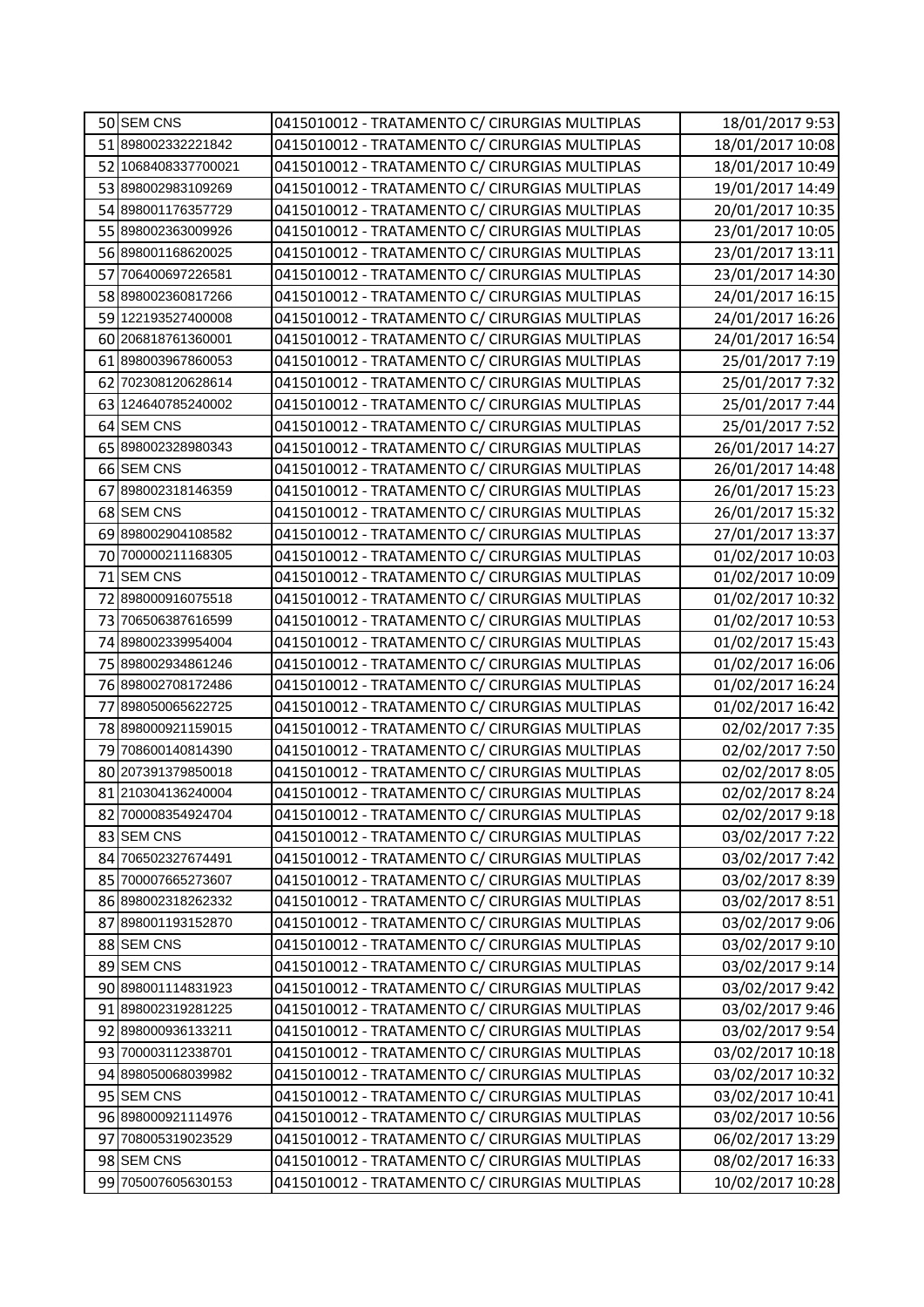| 100 700003732147708 | 0415010012 - TRATAMENTO C/ CIRURGIAS MULTIPLAS | 13/02/2017 14:03 |
|---------------------|------------------------------------------------|------------------|
| 101 898001193102091 | 0415010012 - TRATAMENTO C/ CIRURGIAS MULTIPLAS | 13/02/2017 14:34 |
| 102 160151327610018 | 0415010012 - TRATAMENTO C/ CIRURGIAS MULTIPLAS | 13/02/2017 14:53 |
| 103 SEM CNS         | 0415010012 - TRATAMENTO C/ CIRURGIAS MULTIPLAS | 13/02/2017 14:59 |
| 104 704203734734083 | 0415010012 - TRATAMENTO C/ CIRURGIAS MULTIPLAS | 13/02/2017 15:50 |
| 105 898004519321125 | 0415010012 - TRATAMENTO C/ CIRURGIAS MULTIPLAS | 13/02/2017 16:10 |
| 106 898002966992842 | 0415010012 - TRATAMENTO C/ CIRURGIAS MULTIPLAS | 13/02/2017 16:20 |
| 107 209639630950007 | 0415010012 - TRATAMENTO C/ CIRURGIAS MULTIPLAS | 13/02/2017 16:27 |
| 108 898001171024381 | 0415010012 - TRATAMENTO C/ CIRURGIAS MULTIPLAS | 13/02/2017 16:36 |
| 109 898002317895986 | 0415010012 - TRATAMENTO C/ CIRURGIAS MULTIPLAS | 14/02/2017 9:37  |
| 110 210304088760007 | 0415010012 - TRATAMENTO C/ CIRURGIAS MULTIPLAS | 14/02/2017 10:33 |
| 111 898000409920985 | 0415010012 - TRATAMENTO C/ CIRURGIAS MULTIPLAS | 14/02/2017 10:41 |
| 112 898000474274162 | 0415010012 - TRATAMENTO C/ CIRURGIAS MULTIPLAS | 14/02/2017 14:19 |
| 113 120118007750002 | 0415010012 - TRATAMENTO C/ CIRURGIAS MULTIPLAS | 14/02/2017 14:58 |
| 114 206702558010005 | 0415010012 - TRATAMENTO C/ CIRURGIAS MULTIPLAS | 12/02/2019 16:06 |
| 115 705809491663133 | 0415010012 - TRATAMENTO C/ CIRURGIAS MULTIPLAS | 14/02/2019 8:56  |
| 116 708200659143443 | 0415010012 - TRATAMENTO C/ CIRURGIAS MULTIPLAS | 14/02/2019 15:49 |
| 117 898002932438966 | 0415010012 - TRATAMENTO C/ CIRURGIAS MULTIPLAS | 26/02/2019 8:18  |
| 118 898000917236884 | 0415010012 - TRATAMENTO C/ CIRURGIAS MULTIPLAS | 11/04/2019 15:41 |
| 119 207362819100004 | 0415010012 - TRATAMENTO C/ CIRURGIAS MULTIPLAS | 12/04/2019 9:17  |
| 120 708607589787781 | 0415010012 - TRATAMENTO C/ CIRURGIAS MULTIPLAS | 16/04/2019 14:40 |
| 121 700502175779254 | 0415010012 - TRATAMENTO C/ CIRURGIAS MULTIPLAS | 16/04/2019 16:06 |
| 122 164255429510018 | 0415010012 - TRATAMENTO C/ CIRURGIAS MULTIPLAS | 13/05/2019 15:31 |
| 123 898000921553651 | 0415010012 - TRATAMENTO C/ CIRURGIAS MULTIPLAS | 13/05/2019 15:51 |
| 124 898002349367934 | 0415010012 - TRATAMENTO C/ CIRURGIAS MULTIPLAS | 14/05/2019 14:23 |
| 125 898002967312799 | 0415010012 - TRATAMENTO C/ CIRURGIAS MULTIPLAS | 14/05/2019 14:38 |
| 126 706501397650299 | 0415010012 - TRATAMENTO C/ CIRURGIAS MULTIPLAS | 14/05/2019 15:15 |
| 127 898003464271414 | 0415010012 - TRATAMENTO C/ CIRURGIAS MULTIPLAS | 14/05/2019 15:47 |
| 128 898000921604213 | 0415010012 - TRATAMENTO C/ CIRURGIAS MULTIPLAS | 14/05/2019 15:58 |
| 129 898003429758833 | 0415010012 - TRATAMENTO C/ CIRURGIAS MULTIPLAS | 14/05/2019 16:11 |
| 130 898001257499124 | 0415010012 - TRATAMENTO C/ CIRURGIAS MULTIPLAS | 15/05/2019 13:38 |
| 131 898050005843806 | 0415010012 - TRATAMENTO C/ CIRURGIAS MULTIPLAS | 15/05/2019 16:19 |
| 132 705004083535259 | 0415010012 - TRATAMENTO C/ CIRURGIAS MULTIPLAS | 15/05/2019 16:52 |
| 133 700008984213203 | 0415010012 - TRATAMENTO C/ CIRURGIAS MULTIPLAS | 16/05/2019 14:11 |
| 134 898004026416005 | 0415010012 - TRATAMENTO C/ CIRURGIAS MULTIPLAS | 16/05/2019 14:17 |
| 135 898002345090849 | 0415010012 - TRATAMENTO C/ CIRURGIAS MULTIPLAS | 16/05/2019 14:38 |
| 136 702106766902493 | 0415010012 - TRATAMENTO C/ CIRURGIAS MULTIPLAS | 17/05/2019 15:16 |
| 137 706907110121939 | 0415010012 - TRATAMENTO C/ CIRURGIAS MULTIPLAS | 20/05/2019 16:09 |
| 138 207123526990009 | 0415010012 - TRATAMENTO C/ CIRURGIAS MULTIPLAS | 27/05/2019 16:05 |
| 139 898000921151758 | 0415010012 - TRATAMENTO C/ CIRURGIAS MULTIPLAS | 27/05/2019 16:16 |
| 140 127583833400009 | 0415010012 - TRATAMENTO C/ CIRURGIAS MULTIPLAS | 27/05/2019 16:30 |
| 141 898002305404907 | 0415010012 - TRATAMENTO C/ CIRURGIAS MULTIPLAS | 28/05/2019 16:16 |
| 142 702400548295422 | 0415010012 - TRATAMENTO C/ CIRURGIAS MULTIPLAS | 10/06/2019 16:44 |
| 143 898002932525877 | 0415010012 - TRATAMENTO C/ CIRURGIAS MULTIPLAS | 10/06/2019 17:19 |
| 144 120369850940008 | 0415010012 - TRATAMENTO C/ CIRURGIAS MULTIPLAS | 11/06/2019 15:09 |
| 145 206831112340003 | 0415010012 - TRATAMENTO C/ CIRURGIAS MULTIPLAS | 11/06/2019 15:14 |
| 146 702401045247828 | 0415010012 - TRATAMENTO C/ CIRURGIAS MULTIPLAS | 11/06/2019 15:40 |
| 147 203656712010006 | 0415010012 - TRATAMENTO C/ CIRURGIAS MULTIPLAS | 12/06/2019 14:31 |
| 148 704106109436573 | 0415010012 - TRATAMENTO C/ CIRURGIAS MULTIPLAS | 12/06/2019 14:37 |
| 149 203836631690005 | 0415010012 - TRATAMENTO C/ CIRURGIAS MULTIPLAS | 12/06/2019 14:46 |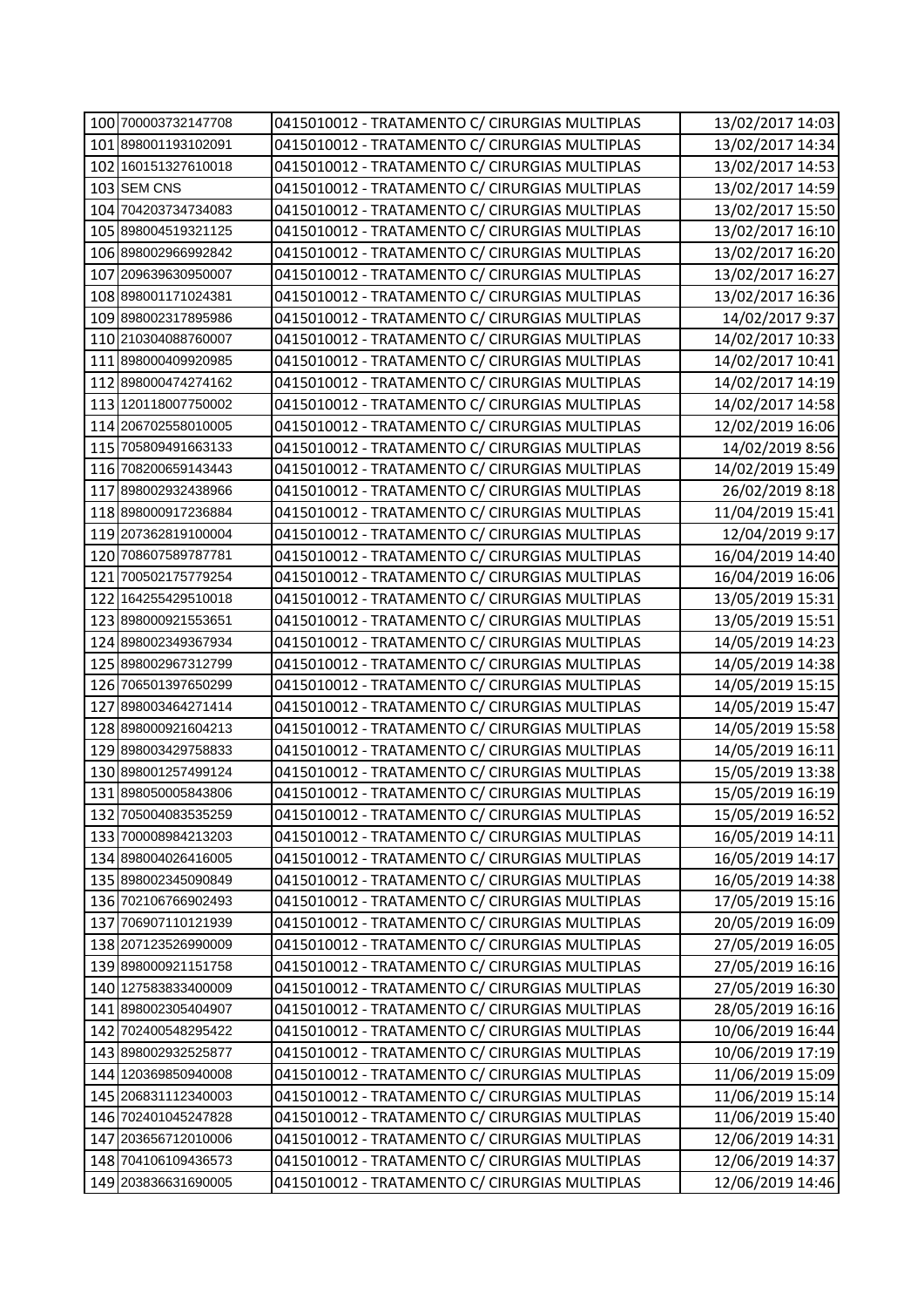| 150 163653958180018 | 0415010012 - TRATAMENTO C/ CIRURGIAS MULTIPLAS | 12/06/2019 17:06 |
|---------------------|------------------------------------------------|------------------|
| 151 702607787540643 | 0415010012 - TRATAMENTO C/ CIRURGIAS MULTIPLAS | 13/06/2019 13:43 |
| 152 708002898170224 | 0415010012 - TRATAMENTO C/ CIRURGIAS MULTIPLAS | 13/06/2019 14:26 |
| 153 708508310390071 | 0415010012 - TRATAMENTO C/ CIRURGIAS MULTIPLAS | 14/06/2019 13:24 |
| 154 898001171350432 | 0415010012 - TRATAMENTO C/ CIRURGIAS MULTIPLAS | 14/06/2019 15:45 |
| 155 898003403017844 | 0415010012 - TRATAMENTO C/ CIRURGIAS MULTIPLAS | 14/06/2019 15:58 |
| 156 700106946575613 | 0415010012 - TRATAMENTO C/ CIRURGIAS MULTIPLAS | 02/07/2019 13:19 |
| 157 898050005361151 | 0415010012 - TRATAMENTO C/ CIRURGIAS MULTIPLAS | 01/08/2019 16:07 |
| 158 898002946886028 | 0415010012 - TRATAMENTO C/ CIRURGIAS MULTIPLAS | 04/09/2019 14:24 |
| 159 898002336752869 | 0415010012 - TRATAMENTO C/ CIRURGIAS MULTIPLAS | 04/09/2019 14:49 |
| 160 207358144780008 | 0415010012 - TRATAMENTO C/ CIRURGIAS MULTIPLAS | 04/09/2019 16:08 |
| 161 898004525347742 | 0415010012 - TRATAMENTO C/ CIRURGIAS MULTIPLAS | 09/09/2019 13:15 |
| 162 898004122260673 | 0415010012 - TRATAMENTO C/ CIRURGIAS MULTIPLAS | 09/09/2019 13:40 |
| 163 898002978589037 | 0415010012 - TRATAMENTO C/ CIRURGIAS MULTIPLAS | 09/09/2019 17:00 |
| 164 898002322000347 | 0415010012 - TRATAMENTO C/ CIRURGIAS MULTIPLAS | 23/09/2019 16:03 |
| 165 898002972533587 | 0415010012 - TRATAMENTO C/ CIRURGIAS MULTIPLAS | 10/10/2019 16:42 |
| 166 210304222830000 | 0415010012 - TRATAMENTO C/ CIRURGIAS MULTIPLAS | 11/10/2019 11:18 |
| 167 705003242702153 | 0415010012 - TRATAMENTO C/ CIRURGIAS MULTIPLAS | 10/02/2020 14:03 |
| 168 705600405863217 | 0415010012 - TRATAMENTO C/ CIRURGIAS MULTIPLAS | 10/02/2020 14:38 |
| 169 702405065783125 | 0415010012 - TRATAMENTO C/ CIRURGIAS MULTIPLAS | 18/02/2020 14:35 |
| 170 898004012288026 | 0415010012 - TRATAMENTO C/ CIRURGIAS MULTIPLAS | 19/02/2020 9:52  |
| 171 108978644490005 | 0415010012 - TRATAMENTO C/ CIRURGIAS MULTIPLAS | 04/03/2020 15:07 |
| 172 704005863449362 | 0415010012 - TRATAMENTO C/ CIRURGIAS MULTIPLAS | 18/09/2020 13:37 |
| 173 163716676030002 | 0415010012 - TRATAMENTO C/ CIRURGIAS MULTIPLAS | 18/09/2020 13:45 |
| 174 203656662080006 | 0415010012 - TRATAMENTO C/ CIRURGIAS MULTIPLAS | 18/09/2020 14:35 |
| 175 702502300136437 | 0415010012 - TRATAMENTO C/ CIRURGIAS MULTIPLAS | 18/09/2020 14:39 |
| 176 898002970122229 | 0415010012 - TRATAMENTO C/ CIRURGIAS MULTIPLAS | 18/09/2020 15:17 |
| 177 898050005113778 | 0415010012 - TRATAMENTO C/ CIRURGIAS MULTIPLAS | 18/09/2020 15:24 |
| 178 704803576139540 | 0415010012 - TRATAMENTO C/ CIRURGIAS MULTIPLAS | 28/10/2020 15:47 |
| 179 898002967382835 | 0415010012 - TRATAMENTO C/ CIRURGIAS MULTIPLAS | 16/11/2020 15:46 |
| 180 704607610190529 | 0415010012 - TRATAMENTO C/ CIRURGIAS MULTIPLAS | 13/05/2021 13:30 |
| 181 700807912045985 | 0415010012 - TRATAMENTO C/ CIRURGIAS MULTIPLAS | 11/06/2021 15:56 |
| 182 201283231290006 | 0415010012 - TRATAMENTO C/ CIRURGIAS MULTIPLAS | 09/08/2021 14:12 |
| 183 898002966257883 | 0415010012 - TRATAMENTO C/ CIRURGIAS MULTIPLAS | 29/09/2021 13:48 |
| 184 702903532527874 | 0415010012 - TRATAMENTO C/ CIRURGIAS MULTIPLAS | 09/02/2022 16:08 |
| 185 702402539231621 | 0415010012 - TRATAMENTO C/ CIRURGIAS MULTIPLAS | 09/02/2022 16:09 |
| 186 898002964886611 | 0415010012 - TRATAMENTO C/ CIRURGIAS MULTIPLAS | 09/02/2022 16:10 |
| 187 708709153397790 | 0415010012 - TRATAMENTO C/ CIRURGIAS MULTIPLAS | 09/02/2022 16:10 |
| 188 708209144659448 | 0415010012 - TRATAMENTO C/ CIRURGIAS MULTIPLAS | 09/02/2022 16:11 |
| 189 706409668402286 | 0415010012 - TRATAMENTO C/ CIRURGIAS MULTIPLAS | 09/02/2022 16:12 |
| 190 207391345440003 | 0415010012 - TRATAMENTO C/ CIRURGIAS MULTIPLAS | 09/02/2022 16:13 |
| 191 898003474450478 | 0415010012 - TRATAMENTO C/ CIRURGIAS MULTIPLAS | 09/02/2022 16:13 |
| 192 898004600660945 | 0415010012 - TRATAMENTO C/ CIRURGIAS MULTIPLAS | 09/02/2022 16:15 |
| 193 898002908877823 | 0415010012 - TRATAMENTO C/ CIRURGIAS MULTIPLAS | 09/02/2022 16:16 |
| 194 164260480710008 | 0415010012 - TRATAMENTO C/ CIRURGIAS MULTIPLAS | 09/02/2022 16:17 |
| 195 161094446510000 | 0415010012 - TRATAMENTO C/ CIRURGIAS MULTIPLAS | 09/02/2022 16:18 |
| 196 700906967411795 | 0415010012 - TRATAMENTO C/ CIRURGIAS MULTIPLAS | 09/02/2022 16:19 |
| 197 898002331721558 | 0415010012 - TRATAMENTO C/ CIRURGIAS MULTIPLAS | 09/02/2022 16:20 |
| 198 705404458640595 | 0415010012 - TRATAMENTO C/ CIRURGIAS MULTIPLAS | 09/02/2022 16:21 |
| 199 898004033525639 | 0415010012 - TRATAMENTO C/ CIRURGIAS MULTIPLAS | 09/02/2022 16:21 |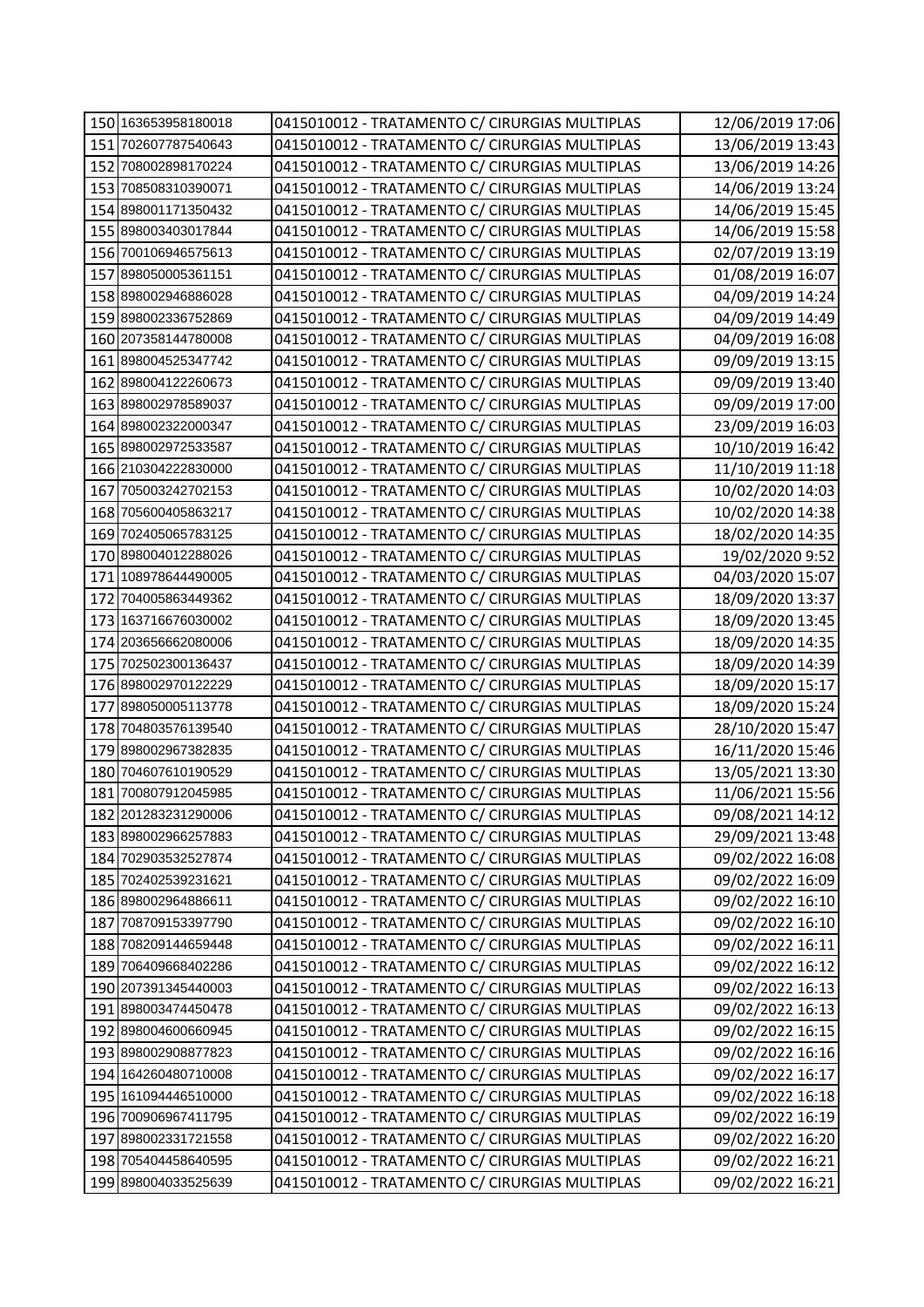| 200 898000917251042    | 0415010012 - TRATAMENTO C/ CIRURGIAS MULTIPLAS | 09/02/2022 16:22 |
|------------------------|------------------------------------------------|------------------|
| 201 898002316576151    | 0415010012 - TRATAMENTO C/ CIRURGIAS MULTIPLAS | 09/02/2022 16:22 |
| 202 898002300627061    | 0415010012 - TRATAMENTO C/ CIRURGIAS MULTIPLAS | 09/02/2022 16:23 |
| 203 164234084250008    | 0415010012 - TRATAMENTO C/ CIRURGIAS MULTIPLAS | 09/02/2022 16:24 |
| 204 704102873750150    | 0415010012 - TRATAMENTO C/ CIRURGIAS MULTIPLAS | 09/02/2022 16:28 |
| 205 898001174731313    | 0415010012 - TRATAMENTO C/ CIRURGIAS MULTIPLAS | 09/02/2022 16:29 |
| 206 206774372550001    | 0415010012 - TRATAMENTO C/ CIRURGIAS MULTIPLAS | 09/02/2022 16:30 |
| 207 123373817910005    | 0415010012 - TRATAMENTO C/ CIRURGIAS MULTIPLAS | 09/02/2022 16:30 |
| 208 709002837391016    | 0415010012 - TRATAMENTO C/ CIRURGIAS MULTIPLAS | 09/02/2022 16:31 |
| 209 700208455040923    | 0415010012 - TRATAMENTO C/ CIRURGIAS MULTIPLAS | 09/02/2022 16:32 |
| 210 898002383928692    | 0415010012 - TRATAMENTO C/ CIRURGIAS MULTIPLAS | 09/02/2022 16:32 |
| 211 700503593278057    | 0415010012 - TRATAMENTO C/ CIRURGIAS MULTIPLAS | 09/02/2022 16:35 |
| 212 700500790016257    | 0415010012 - TRATAMENTO C/ CIRURGIAS MULTIPLAS | 09/02/2022 16:35 |
| 213 898002964924815    | 0415010012 - TRATAMENTO C/ CIRURGIAS MULTIPLAS | 09/02/2022 16:36 |
| 214 898004534150654    | 0415010012 - TRATAMENTO C/ CIRURGIAS MULTIPLAS | 09/02/2022 16:37 |
| 215 209639536850002    | 0415010012 - TRATAMENTO C/ CIRURGIAS MULTIPLAS | 09/02/2022 16:39 |
| 216 704604730290730    | 0415010012 - TRATAMENTO C/ CIRURGIAS MULTIPLAS | 09/02/2022 16:39 |
| 217 708508345061171    | 0415010012 - TRATAMENTO C/ CIRURGIAS MULTIPLAS | 09/02/2022 16:40 |
| 218 898002919220057    | 0415010012 - TRATAMENTO C/ CIRURGIAS MULTIPLAS | 09/02/2022 16:41 |
| 219 707608296556592    | 0415010012 - TRATAMENTO C/ CIRURGIAS MULTIPLAS | 09/02/2022 16:42 |
| 220 898050065683198    | 0415010012 - TRATAMENTO C/ CIRURGIAS MULTIPLAS | 09/02/2022 16:42 |
| 221 704009315489761    | 0415010012 - TRATAMENTO C/ CIRURGIAS MULTIPLAS | 09/02/2022 16:50 |
| 222 898004049925968    | 0415010012 - TRATAMENTO C/ CIRURGIAS MULTIPLAS | 09/02/2022 16:52 |
| 223 898004009168147    | 0415010012 - TRATAMENTO C/ CIRURGIAS MULTIPLAS | 09/02/2022 16:53 |
| 224 898002355089142    | 0415010012 - TRATAMENTO C/ CIRURGIAS MULTIPLAS | 09/02/2022 16:53 |
| 225 898002302515635    | 0415010012 - TRATAMENTO C/ CIRURGIAS MULTIPLAS | 09/02/2022 16:54 |
| 226 898003982254401    | 0415010012 - TRATAMENTO C/ CIRURGIAS MULTIPLAS | 09/02/2022 16:54 |
| 227<br>704209207279784 | 0415010012 - TRATAMENTO C/ CIRURGIAS MULTIPLAS | 09/02/2022 16:55 |
| 228 898001204598764    | 0415010012 - TRATAMENTO C/ CIRURGIAS MULTIPLAS | 10/02/2022 10:25 |
| 229 898002357105463    | 0415010012 - TRATAMENTO C/ CIRURGIAS MULTIPLAS | 10/02/2022 10:25 |
| 230 898004160304453    | 0415010012 - TRATAMENTO C/ CIRURGIAS MULTIPLAS | 10/02/2022 10:26 |
| 231 700903974735093    | 0415010012 - TRATAMENTO C/ CIRURGIAS MULTIPLAS | 10/02/2022 10:26 |
| 232 898001170976176    | 0415010012 - TRATAMENTO C/ CIRURGIAS MULTIPLAS | 10/02/2022 10:32 |
| 233 706403664708482    | 0415010012 - TRATAMENTO C/ CIRURGIAS MULTIPLAS | 10/02/2022 10:32 |
| 234 708705158979093    | 0415010012 - TRATAMENTO C/ CIRURGIAS MULTIPLAS | 10/02/2022 10:33 |
| 235 898000921143623    | 0415010012 - TRATAMENTO C/ CIRURGIAS MULTIPLAS | 10/02/2022 10:34 |
| 236 704803586246749    | 0415010012 - TRATAMENTO C/ CIRURGIAS MULTIPLAS | 10/02/2022 10:35 |
| 237 700502750793750    | 0415010012 - TRATAMENTO C/ CIRURGIAS MULTIPLAS | 10/02/2022 10:43 |
| 238 123441703930004    | 0415010012 - TRATAMENTO C/ CIRURGIAS MULTIPLAS | 10/02/2022 10:43 |
| 239 206827709430001    | 0415010012 - TRATAMENTO C/ CIRURGIAS MULTIPLAS | 10/02/2022 10:44 |
| 240 704509144307120    | 0415010012 - TRATAMENTO C/ CIRURGIAS MULTIPLAS | 10/02/2022 10:44 |
| 241 898000921603233    | 0415010012 - TRATAMENTO C/ CIRURGIAS MULTIPLAS | 10/02/2022 10:46 |
| 242 129254873450007    | 0415010012 - TRATAMENTO C/ CIRURGIAS MULTIPLAS | 10/02/2022 10:47 |
| 243 898002949247735    | 0415010012 - TRATAMENTO C/ CIRURGIAS MULTIPLAS | 10/02/2022 10:47 |
| 244 898001168620262    | 0415010012 - TRATAMENTO C/ CIRURGIAS MULTIPLAS | 10/02/2022 10:48 |
| 245 898050060278988    | 0415010012 - TRATAMENTO C/ CIRURGIAS MULTIPLAS | 10/02/2022 10:50 |
| 246 898004128441912    | 0415010012 - TRATAMENTO C/ CIRURGIAS MULTIPLAS | 10/02/2022 10:50 |
| 247 705805424715131    | 0415010012 - TRATAMENTO C/ CIRURGIAS MULTIPLAS | 10/02/2022 10:51 |
| 248 898000405260891    | 0415010012 - TRATAMENTO C/ CIRURGIAS MULTIPLAS | 10/02/2022 10:52 |
| 249 707004805619637    | 0415010012 - TRATAMENTO C/ CIRURGIAS MULTIPLAS | 10/02/2022 10:52 |